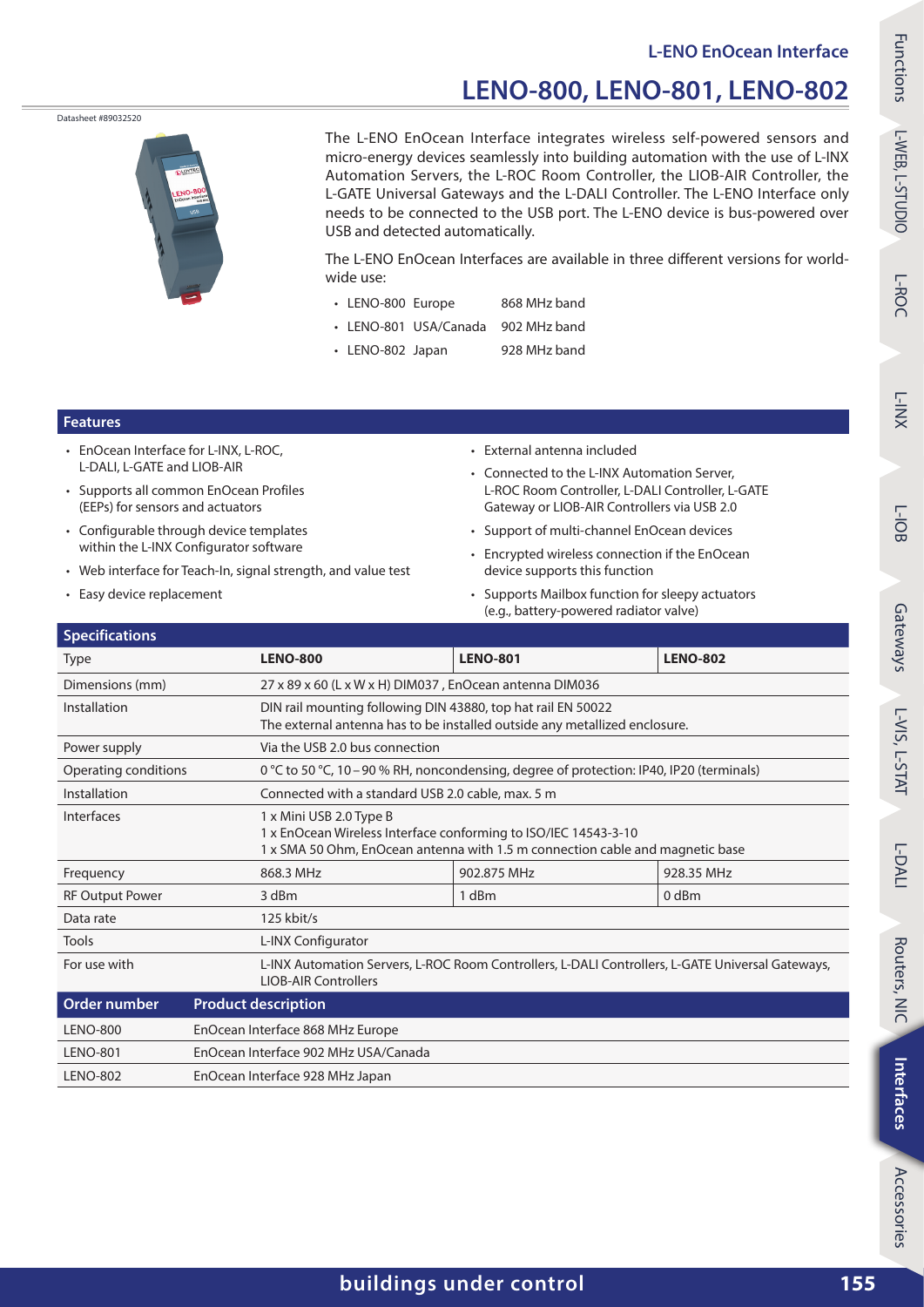## **Dimensions of the devices in mm and [inch]**



#### <span id="page-1-0"></span>**DIM036** WLAN Antenna 2.4 GHz EnOcean Antenna 868 - 928 MHz





Functions

*<u>Functions</u>* 

L‑WEB, L‑STUDIO

L-WEB, L-STUDIO

L‑ROC

L‑INX

L‑IOB

Gateways

L‑VIS,

L-STAT

L‑DALI

Routers, NIC

Routers, NIC

Interfaces

Interfaces

Accessories

Accessories